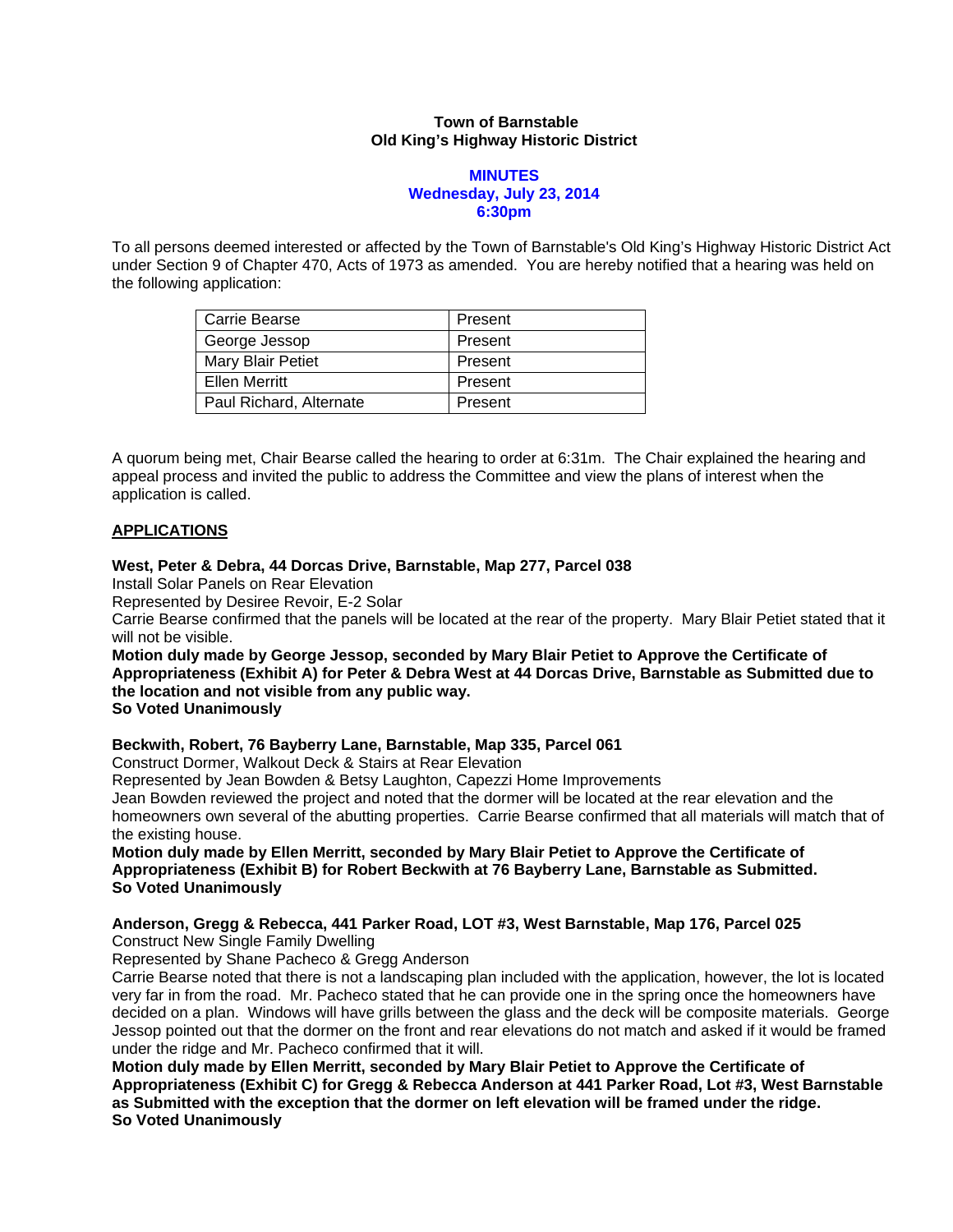## **O'Connor, Justin & Susanne, 21 The Plains Road North, West Barnstable, Map 153, Parcel 004-001**

Construct 2 Car Garage & Addition

Represented by Justin & Susanne O'Conner

Carrie Bearse confirmed that all materials on the new garage and addition will match that of the existing house. George Jessop clarified that the pitch on the garage roof will be a 12 pitch.

Carrie Bearse asked if the windows on the garage will be 6/6 to match the house and Ms. O'Connor responded that the garage windows will be 6/6, but the mudroom addition windows will be 6/1.

**Motion duly made by Mary Blair Petiet, seconded by George Jessop to Approve the Certificate of Appropriateness (Exhibit D) for Justin & Susanne O'Connor at 21 The Plains Road North, West Barnstable as Submitted with the windows on the garage to have a 6/6 pattern and the addition to have 6/1. So Voted Unanimously** 

#### **Suzanne Smith named Buyer in a Purchase & Sales Agreement for the property located at 48 Hilliard's Hayway, West Barnstable, Map 136, Parcel 044**

Construct New Single Family Dwelling and Attached 2-Car Garage

Represented by Adam Moring, AIA & Suzanne Smith

Mr. Moring pointed out that the house is set back on the  $2^{nd}$  half of the lot due to the wells and leaching fields in the area and the fact that this section has a flatter surface. Materials are natural, cedar shingles with natural bleaching oil; windows will have applied exterior grills. Carrie Bearse asked what the material is proposed for the portico and Mr. Moring replied that it will be PVC. George Jessop questioned the transoms above the windows on the front elevation and Mr. Moring replied that the homeowners like the design and want to let in more light. George Jessop recommended that they look at the window before deciding and try to find a combination that would give you more glass. He also pointed out that the windows on the second floor are smaller; however, the transoms remain the same size as those on the first floor. Paul Richard asked if the cupola would be lit and the homeowner indicated that she would like it to be. Carrie Bearse stated that typically, the Committee prefers that they are not lit, but if so, recommends that a timer be used and that the homeowner be mindful of their neighbors. Ellen Merritt asked if any trees will be removed and Mr. Moring stated that some will need to be taken down, however, there are many beautiful trees on the lot that will remain.

**Motion duly made by Paul Richard, seconded by Mary Blair Petiet to Approve the Certificate of Appropriateness(Exhibit E) for Suzanne Smith, named Buyer in a Purchase & Sales Agreement for 48 Hilliard's Hayway, West Barnstable as Submitted. So Voted Unanimously** 

## **CERTIFICATE OF EXEMPTIONS**

**Town of Barnstable (Custom House) 3353 Main Street, Barnstable, Map 299, Parcel 046**  Restoration of Exterior Brick, Selective Replacement of Ornamental Metal Trim, Repair & Repaint Exterior Front & Rear Doors **Motion duly made by Ellen Merritt, seconded by Mary Blair Petiet to Approve the Certificate of Exemption (Exhibit F) as Submitted.** 

**So Voted Unanimously** 

**Cahoon, Richard, 100 North Winds Lane, West Barnstable, Map 108, Parcel 002-006**  Addition to Existing Deck at Rear Elevation **Motion duly made by Mary Blair Petiet, seconded by Paul Richard to Approve the Certificate of Exemption (Exhibit G) as Submitted. So Voted Unanimously** 

**Herrick, James & Robyn, 18 Cypress Point, Barnstable, Map 349, Parcel 066**  14' X 20' Shed **Motion duly made by Paul Richard, seconded by Ellen Merritt to Approve the Certificate of Exemption (Exhibit H) as Submitted. So Voted Unanimously** 

**MassDOT – Highway, 3433 Main Street, Barnstable** 

Emergency Removal of Three Trees

**Motion duly made by George Jessop, seconded by Paul Richard to Approve the Emergency Exemption (Exhibit I) to Remove 3 Trees as Submitted and noting that the proposed tree replacement should be no less than 2 trees.** 

**So Voted Unanimously**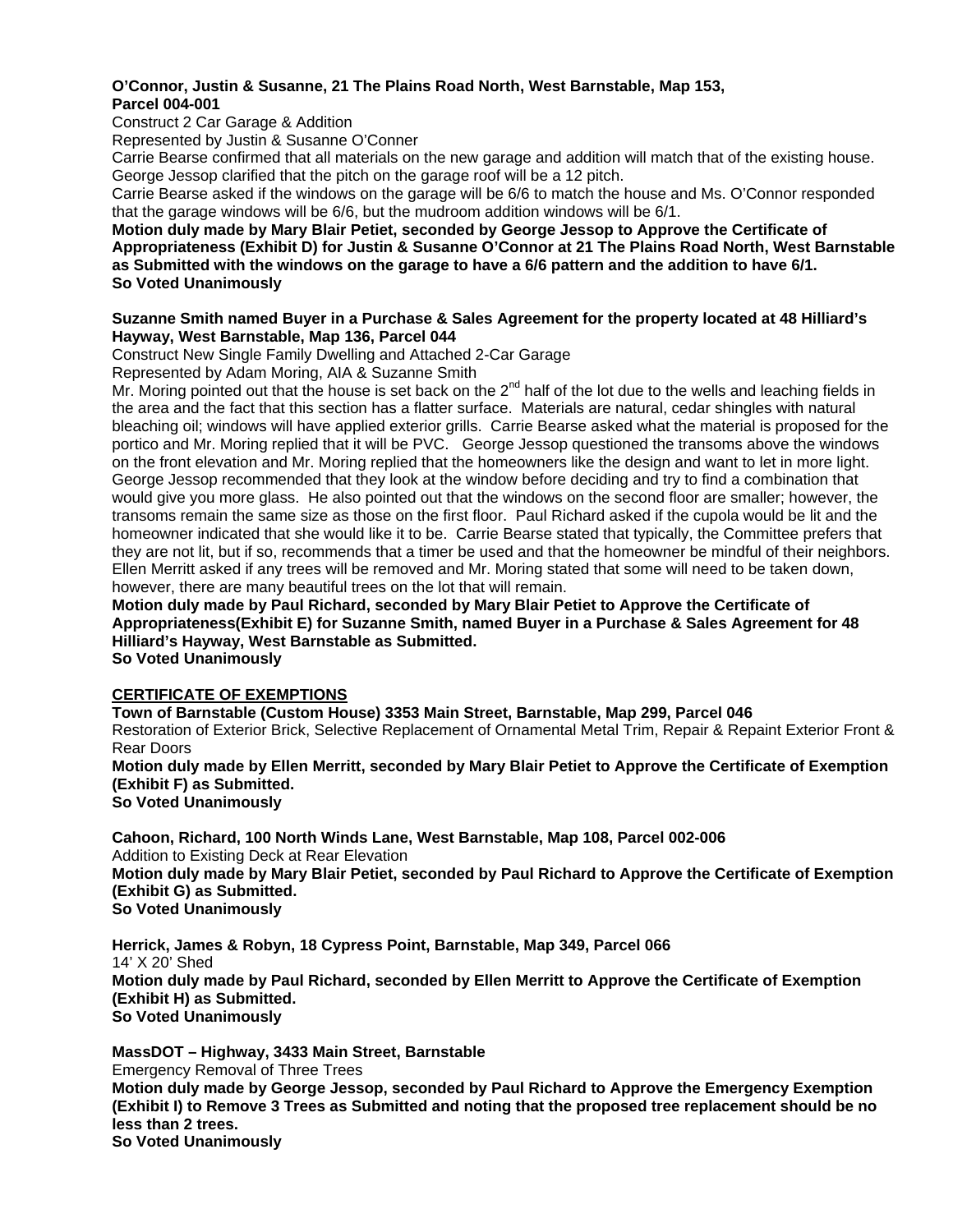**Barr, Andrew & Ruthanne, 390 Plum Street, West Barnstable, Map 196, Parcel 017**  Construct 12' x 16' Deck at Rear Elevation, Remove side concrete steps & railing **Motion duly made by George Jessop, seconded by Mary Blair Petiet to Approve the Certificate of Exemption (Exhibit J) as Submitted. So Voted Unanimously** 

#### **MINOR MODIFICATION**

### **Minucci, Albert & Judith, 190 Pin Oaks Drive, Barnstable, Map 280, Parcel 053**

Decrease building footprint & relocation on lot

Represented by Walter Yarosh

Mr. Yarosh explained that after this Committee approved the application, they went to Conservation and that Committee wanted the building reduced in size and relocated on the lot. The modifications include removing the ramps on the water side, eliminating the changing rooms and relocating the structure back 9 feet for added protection of the rock wall. George Jessop stated that he understands the concerns of the Conservation Commission, however he believes that the ramp on the water side is an important feature historically as well as the location.

Abutter, Craig Schelter commented that he utilizes the boathouse to the immediate left and he would like to request plantings on the west side. The Board discussed their role in requiring plantings and believes that this would be the purview of the Conservation Commission as much of the plantings would be under water at high tide. Ellen Merritt suggested that you may see natural vegetation come back once the project is complete. Mr. Yarosh stated that he would be happy to talk with the Minucci's as they have been very accommodating. **Motion duly made by Ellen Merritt, seconded by Paul Richard to Approve the Minor Modification (Exhibit K) as Submitted.** 

**So Voted Unanimously** 

### **Ives, Ian & Mackenthun, Viola, 209 Old Jail Lane, Barnstable, Map 278, Parcel 051**

Reconfigure Windows on Rear Elevation, replace side entry door

Represented by Peter Kimball

Mr. Kimball stated that the modifications would include the addition of three windows at the left rear elevation and reconfiguration of the windows on the  $2^{nd}$  floor. Carrie Bearse confirmed that the rear elevation can not be seen. The current door is a single 9 lite and the owners would like to change to a 3 lite door with side lights. The door is not visible from Old Jail Lane. Carrie Bearse noted that the other entry door on the house is full glass. This may not be the most appropriate, but certainly it is not inappropriate. George Jessop concurred in that this house has many different architectural styles. A door of this style, although possibly inappropriate becomes appropriate when added to a house of this design.

# **Motion duly made by Mary Blair Petiet, seconded by Ellen Merritt to Approve the Minor Modification (Exhibit L) as Submitted.**

**So Voted Unanimously** 

#### **APPROVAL OF MINUTES**

June 11, 2014 **Motion duly made by Mary Blair Petiet, seconded by Ellen Merritt to Approve the Minutes of June 11, 2014 as Submitted. AYE: Bearse, Petiet, Merritt, Richard ABSTAINED: Jessop** 

June 25, 2014 **Motion duly made by Paul Richard, seconded by Mary Blair Petiet to Approve the Minutes of June 25, 2014 as Submitted. So Voted Unanimously**